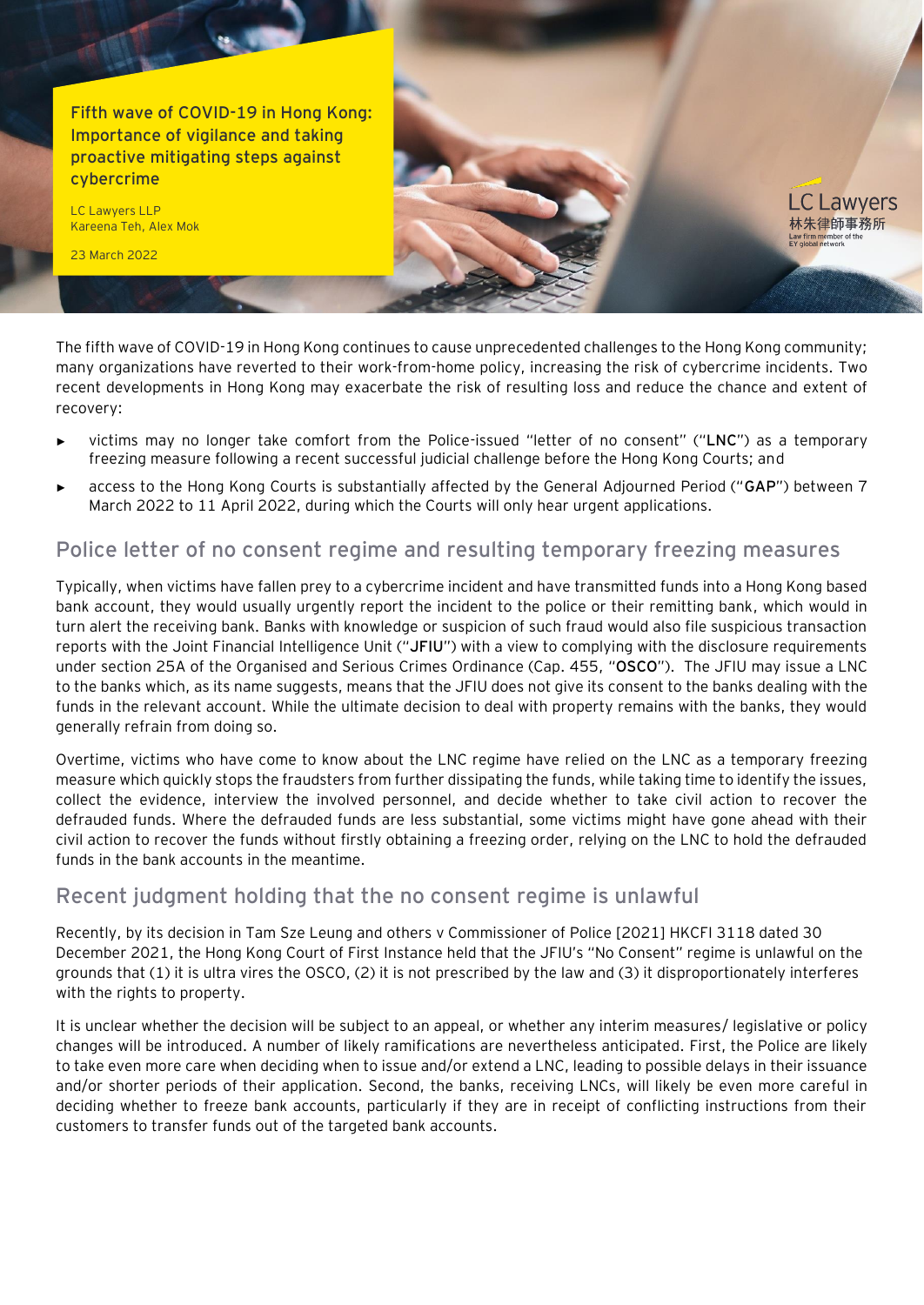## **Impact of the Court's general adjourned period**

On 7 March 2022, the Hong Kong Judiciary announced that the Court will generally adjourn all proceedings between 7 March and 11 April 2022. The Court will only have limited functions, one of which is to hear "urgent applications to Duty Judge or Duty Master". It is expected that the Court will first ascertain whether an application is truly urgent before convening a hearing to hear such application. As a result, victims who fail to take timely applications for freezing/ disclosure orders upon discovery of the cybercrime incidents may find that they may not be able to have their applications heard until after the cessation of the GAP.

#### **Prevention is better than cure**

There is currently no clarity as to whether the No Consent regime will continue to be operative, and if so, how it will be reformed and operate. There is also no indication as to whether the GAP may be extended, and if so, when it will come to an end.

These new developments therefore serve as a reminder to all organizations to continue their vigilance against cybercrime, avoid delays in taking actions which could increase the risk of loss occurring through onward transfers, and take proactive steps to contain and mitigate cybercrime risks. See our recommended steps in our publication issued in March 2020<sup>1</sup>. We particularly highlight the importance of having designated incident response plans in place, with external professionals, including lawyers and forensic investigators, who can advise on and take urgent steps to apply for freezing/ disclosure orders, and subsequent recovery actions as appropriate.

<sup>&</sup>lt;sup>1</sup> [COVID-19: Cybercriminals capitalize on global fears | LC Lawyers \(eylaw.com.hk\)](https://www.eylaw.com.hk/en_hk/publications/our-latest-thinking/2020/march/covid-19--cybercriminals-capitalize-on-global-fears)